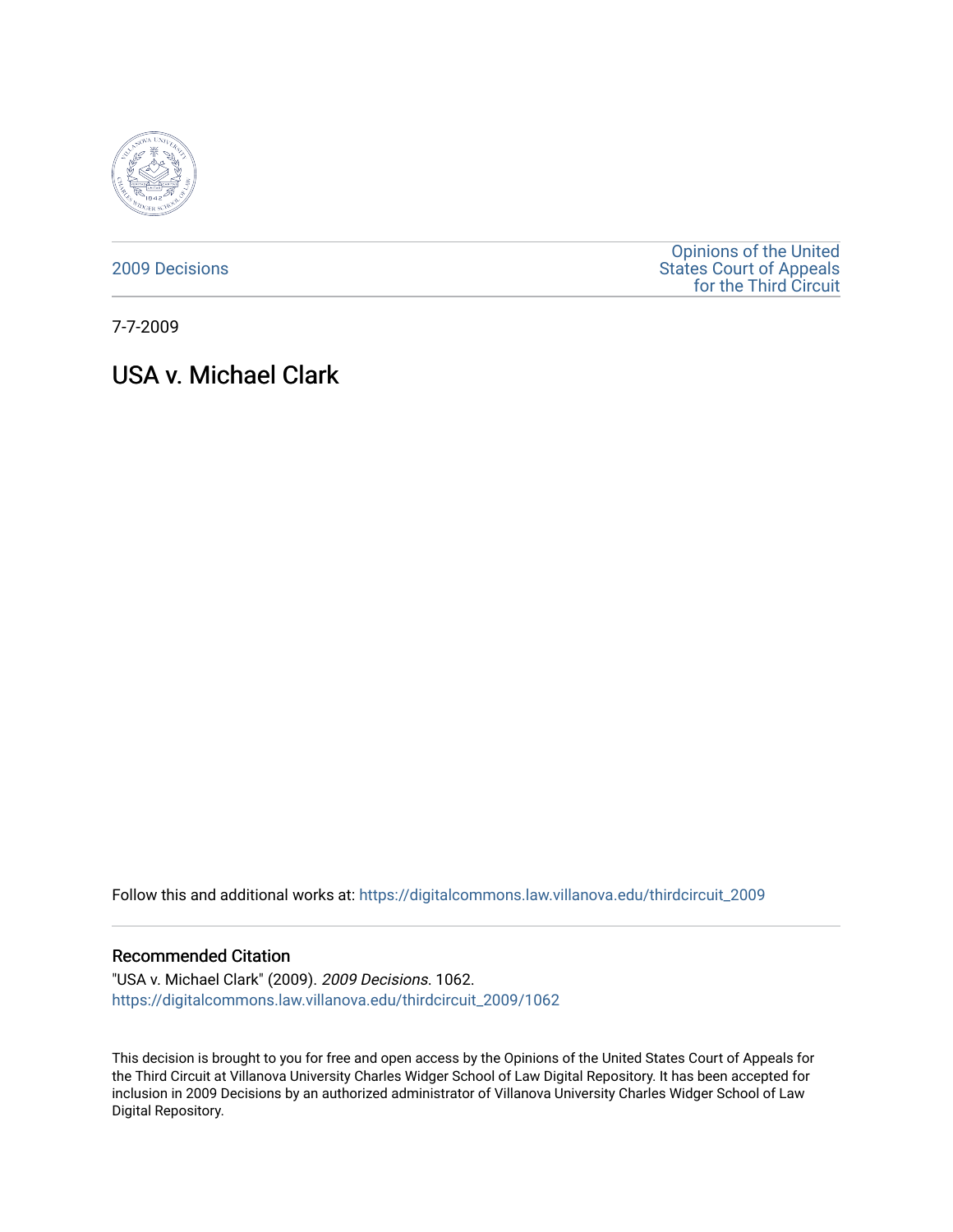## NOT PRECEDENTIAL

## UNITED STATES COURT OF APPEALS FOR THE THIRD CIRCUIT

No. 08-1808  $\overline{\phantom{a}}$ 

 $\overline{a}$ 

UNITED STATES OF AMERICA

v.

MICHAEL W. CLARK, Appellant

 $\overline{a}$ 

 $\overline{a}$ 

On Appeal from the United States District Court for the Middle District of Pennsylvania (D.C. Crim. No. 1-07-cr-00220-001) District Judge: Hon. Sylvia H. Rambo

Submitted Under Third Circuit LAR 34.1(a) July 6, 2009

Before: SLOVITER, AMBRO and JORDAN, Circuit Judges

(Filed: July 7, 2009)

 $\overline{a}$ 

## OPINION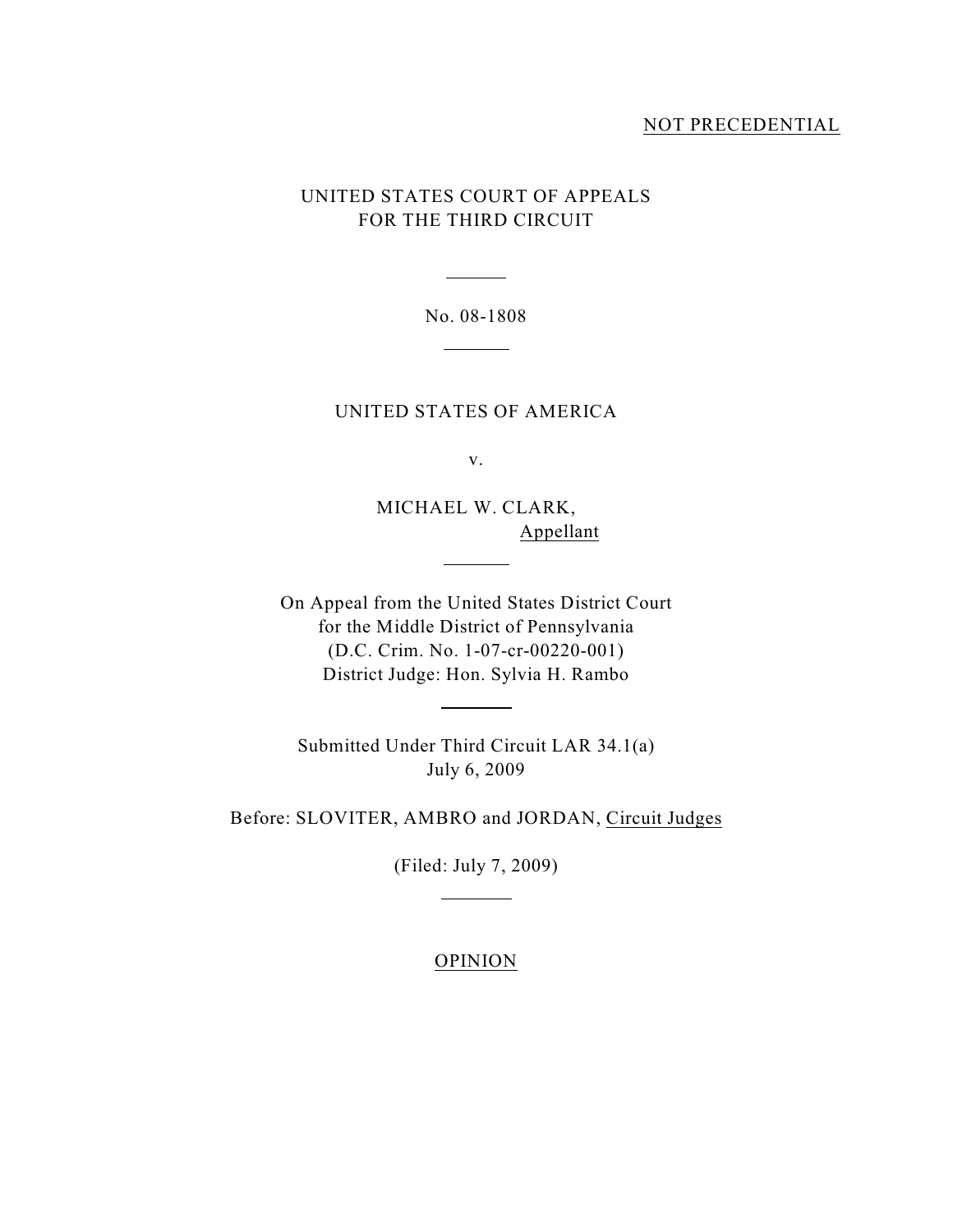## SLOVITER, Circuit Judge.

Michael W. Clark, who entered an open guilty plea to the offense of receiving and distributing child pornography, appeals his sentence of 210 months incarceration. We will affirm.

**I.**

In February 2007, Clark used an internet screen name to contact "Angie," an undercover postal inspector identifying himself online as a thirty-two-year-old mother of two young daughters, aged twelve and eight. Clark sent "Angie" at least fifty images of child pornography, offered her \$400 for sex with her and her twelve-year-old daughter, and sent \$40 to "Angie" so that she would send nude, sexually explicit photographs of herself and both her daughters to Clark. A controlled delivery of pornography to Clark led to his arrest, and a subsequent search of his residence uncovered at least 1,000 digital images and seventy videos of suspected or known child pornography, as well as at least 750 images of adults involved in sexual activity with infants and toddlers. Clark was indicted for knowingly attempting to persuade, induce, entice, and coerce a minor to engage in sexual activity, knowingly receiving and distributing child pornography, and knowingly possessing child pornography. He pleaded guilty to receiving and distributing child pornography in violation of 18 U.S.C.  $\S$  2252A(a)(2) in exchange for the dismissal of the remaining charges.

The Probation Office of the United States District Court for the Middle District of

2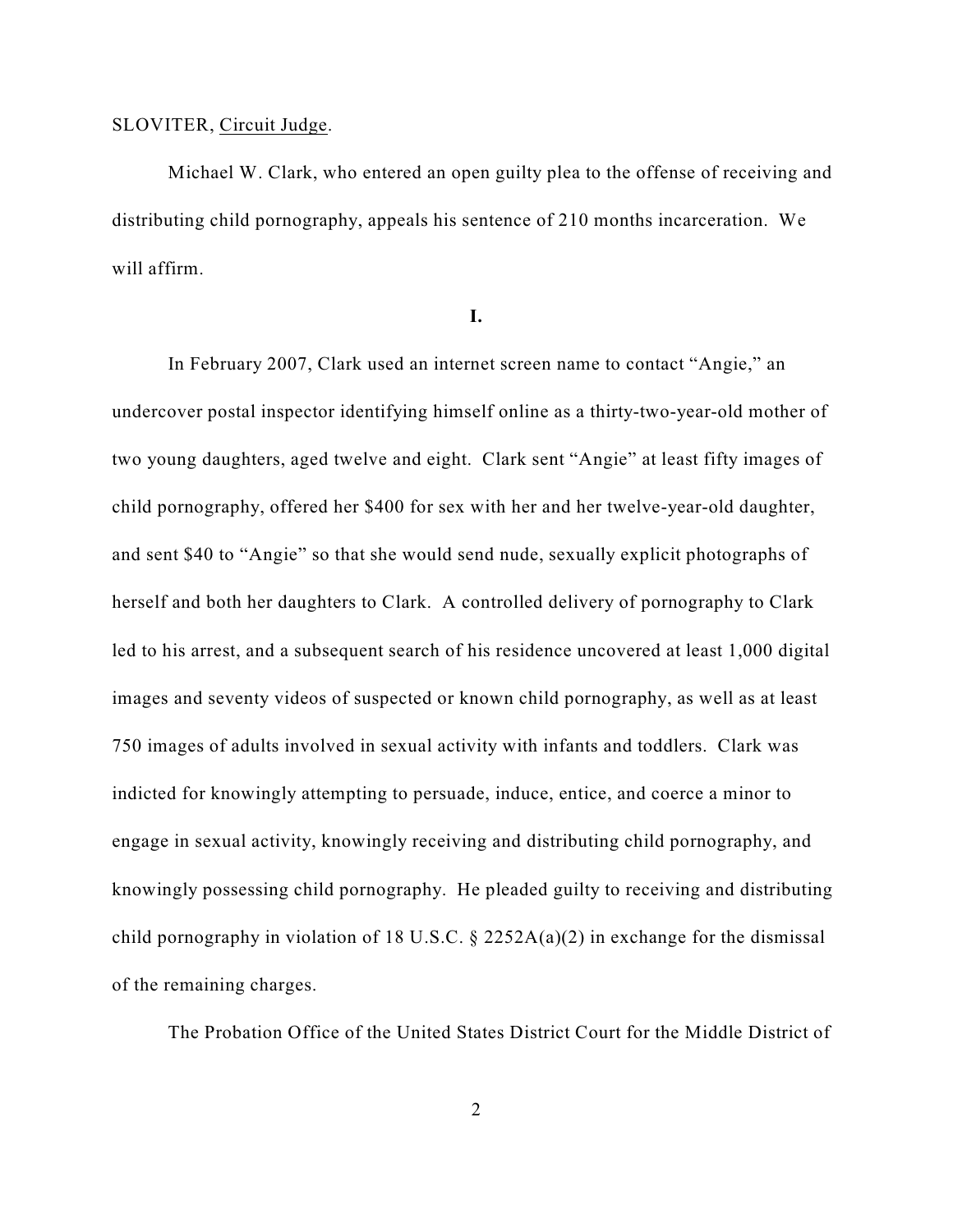Pennsylvania prepared a Presentencing Report ("PSR"), calculating Clark's effective sentencing range to be 210 to 240 months imprisonment.<sup>1</sup> The PSR also included victim impact statements representing victims identified in two of the series of images found in Clark's possession. The names of the victims and their family members had been redacted from these statements, and the statements did not refer to Clark's prosecution or sentencing. However, the "Victim Impact" section of the PSR explained that:

> Child pornography images recovered from the computer of Michael Clark were analyzed through the Child Victim Identification Program (CVIP) from the National Center for Missing and Exploited Children. The CVIP report identified fifty-eight series of child pornography images on the defendant's computer that portray known victims. . . . Six victims from these identified series have requested to be notified each time their images appear in a child

pornography prosecution, and two have submitted written victim impact statements.

PSR at ¶ 18-19.

Clark objected to the inclusion of the victim impact statements in the PSR, arguing that they "be stricken from the report as unreliable." Clark Objection to PSR at 3. This objection did not relate to the calculation of Clark's Guidelines range.<sup>2</sup> The District Court ruled that the victim impact statements were properly included in the PSR and

 $\frac{1}{2}$  Clark's sentence was calculated under the 2007 version of the U.S. Sentencing Guidelines Manual ("U.S.S.G." or "Guidelines").

 $\degree$  Clark withdrew the objections he had initially submitted related to his Guidelines range, and limited his objections to the victim impact statements.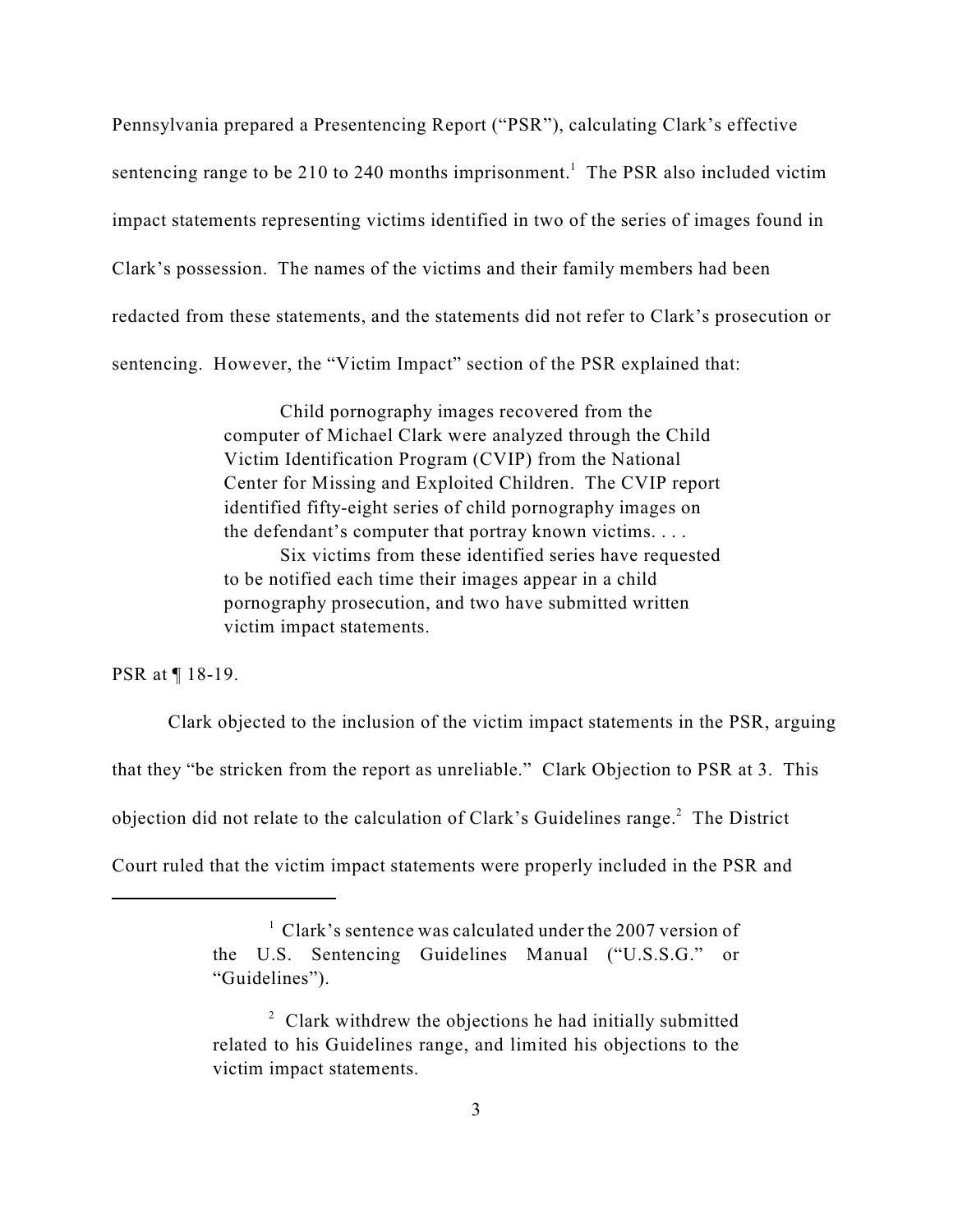sentenced Clark to 210 months imprisonment, concluding "that a sentence at the low end of the guideline range [was] sufficient to meet sentencing requirements." App. at 43. The Court also imposed a lifetime term of supervised release, a below-guidelines fine of \$1,500, a special assessment of \$100, and recommended that Clark be evaluated for sex offender treatment.<sup>3</sup> Clark appeals.

#### **II.**

Clark contends that the District Court violated his procedural due process rights by permitting the inclusion of the victim impact statements in the PSR because the statements were "unsubstantiated, unrelated, irrelevant and unreliable" hearsay. Appellant's Br. at 9. We disagree.<sup>4</sup>

First, contrary to Clark's argument that the victim impact statements are not related to his case, the PSR clearly explains that the statements concern young women that the CVIP identified in the series of images found in Clark's possession. One statement attached to Clark's PSR is from the mother of a young victim depicted in what the CVIP has identified as the "Jan–Feb" series. The three other statements are from a victim depicted in the "Vicky" series, as well as her mother and stepfather. Clark is correct that

 $3$  The District Court had jurisdiction pursuant to 18 U.S.C. § 3231, and we have jurisdiction pursuant to 18 U.S.C. § 3742(a).

 $4\,$  We conduct "plenary review of questions of law, such as the admissibility of hearsay statements," and review the District Court's factual findings for clear error. *United States v. Brothers,* 75 F.3d 845, 848 (3d Cir. 1996).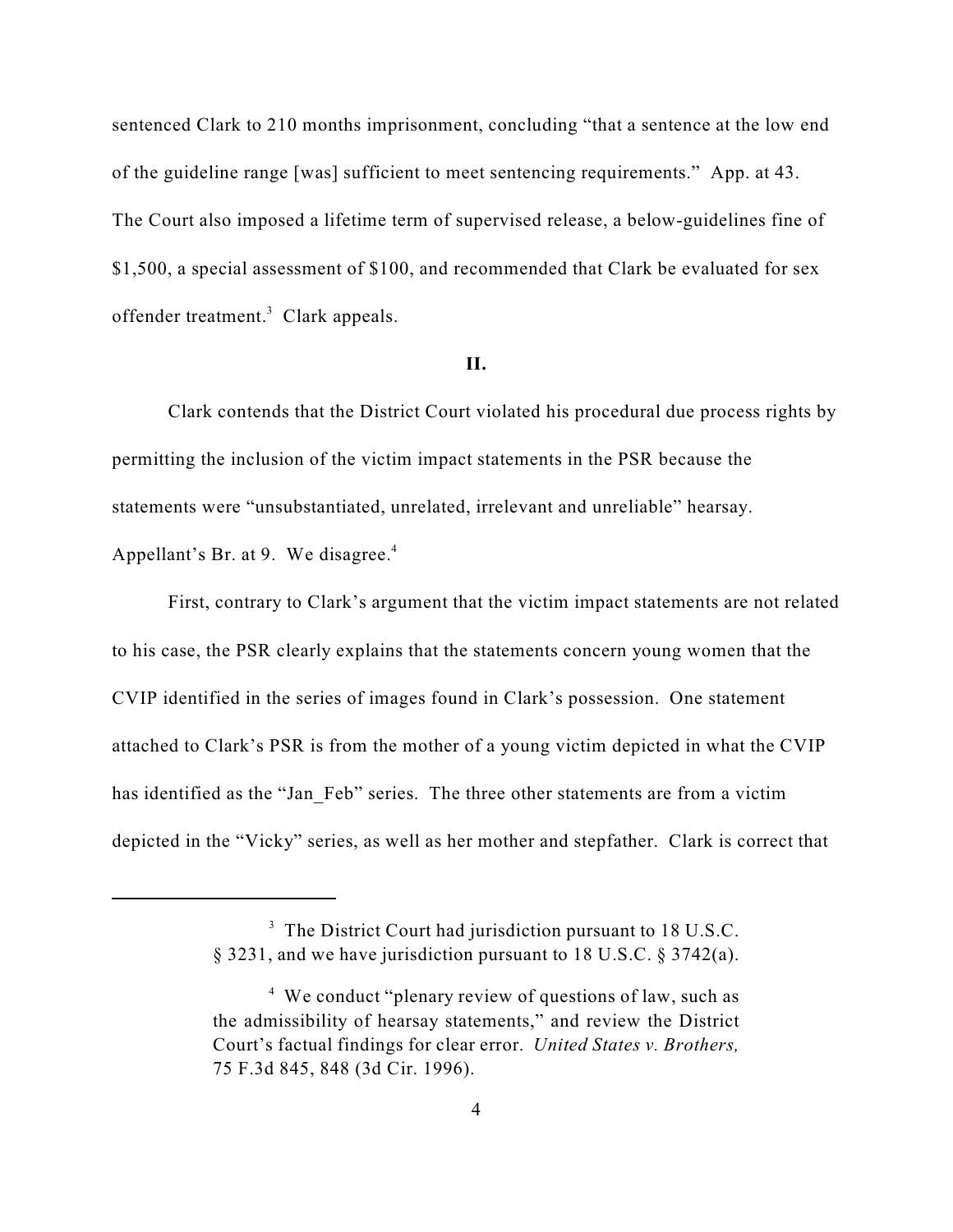these statements were not specifically written with reference to his sentencing.

Nevertheless, as the prosecutor noted at the sentencing hearing, these statements are "not just generic - this is not just a generic statement from someone whose images were not found among Mr. Clark's." App. at 34. The law does not require that a victim of child pornography write a new statement every time someone is sentenced for possessing or distributing a pornographic image of him or her.

Second, the inclusion of the victim impact statements here was proper pursuant to the Crime Victims' Rights Act, which provides that "[i]n any court proceeding involving an offense against a crime victim, the court shall ensure that the crime victim is afforded ... [t]he right to be reasonably heard at any public proceeding in the district court involving . . . sentencing." 18 U.S.C. §§ 3771(b), (a)(4); *see also* U.S.S.G. § 6A1.5 ("[T]he court shall ensure that the crime victim is afforded the rights described in 18 U.S.C. § 3771 and in any other provision of Federal law pertaining to the treatment of crime victims."). $5$  Moreover, redacting the names of the victims and their family members was also consistent with the Crime Victims' Rights Act, which specifically codified the victim's "right to be treated with fairness and with respect for the victim's dignity and privacy." 18 U.S.C. § 3771(a)(8). Clark can identify no authority requiring that a victim's identity be revealed in a victim impact statement.

 $\frac{1}{2}$  "[T]he term 'crime victim' means a person directly and proximately harmed as a result of the commission of a Federal offense . . . ." 18 U.S.C. § 3771(e).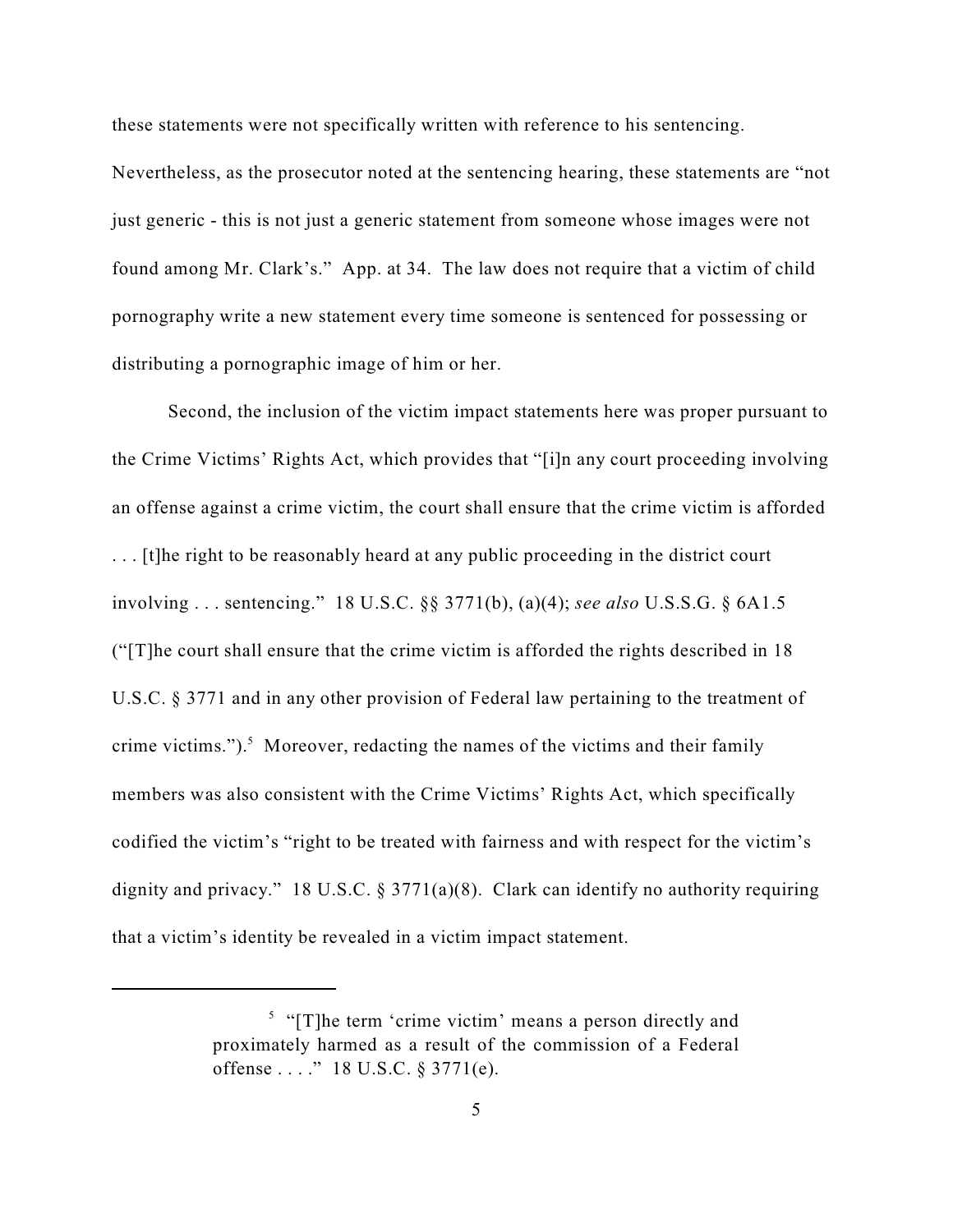Third, the victim impact statements were not inadmissible hearsay in the context of a sentencing proceeding. The Federal Rules of Evidence do not apply to sentencing hearings, Fed. R. Evid. 1101(d)(3), and "the Confrontation Clause . . . does not prevent the introduction of hearsay testimony at a sentencing hearing," *United States v. Robinson,* 482 F.3d 244, 246 (3d Cir. 2007) (citations omitted). Instead, "[t]he admission of hearsay statements in the sentencing context is subject to the requirements of the Due Process Clause," meaning that "hearsay statements must have some 'minimal indicium of reliability beyond mere allegation.'" *Id.* (quoting *United States v. Kikumura*, 918 F.2d 1084, 1102 (3d Cir. 1990)); *see also* U.S.S.G. § 6A1.3(a) (at sentencing, "the court may consider relevant information . . . provided that [it] has sufficient indicia of reliability to support its probable accuracy").

The victim impact statements in Clark's case easily meet this standard. The individuals who were the subjects of these victim impact statements were identified using the Child Victim Identification Program from the National Center for Missing Children to analyze the pornographic images on Clark's computer. As such, the victim impact statements had sufficient indicia of reliability to support their inclusion in the PSR. Clark has provided no evidence from which we might conclude otherwise.<sup>6</sup>

 $6\,\text{Moreover}$ , we note that the District Court imposed a sentence at the very bottom of the Sentencing Guidelines range and that nothing in the record suggests that the District Court actually relied on the victim impact statements in imposing Clark's sentence.